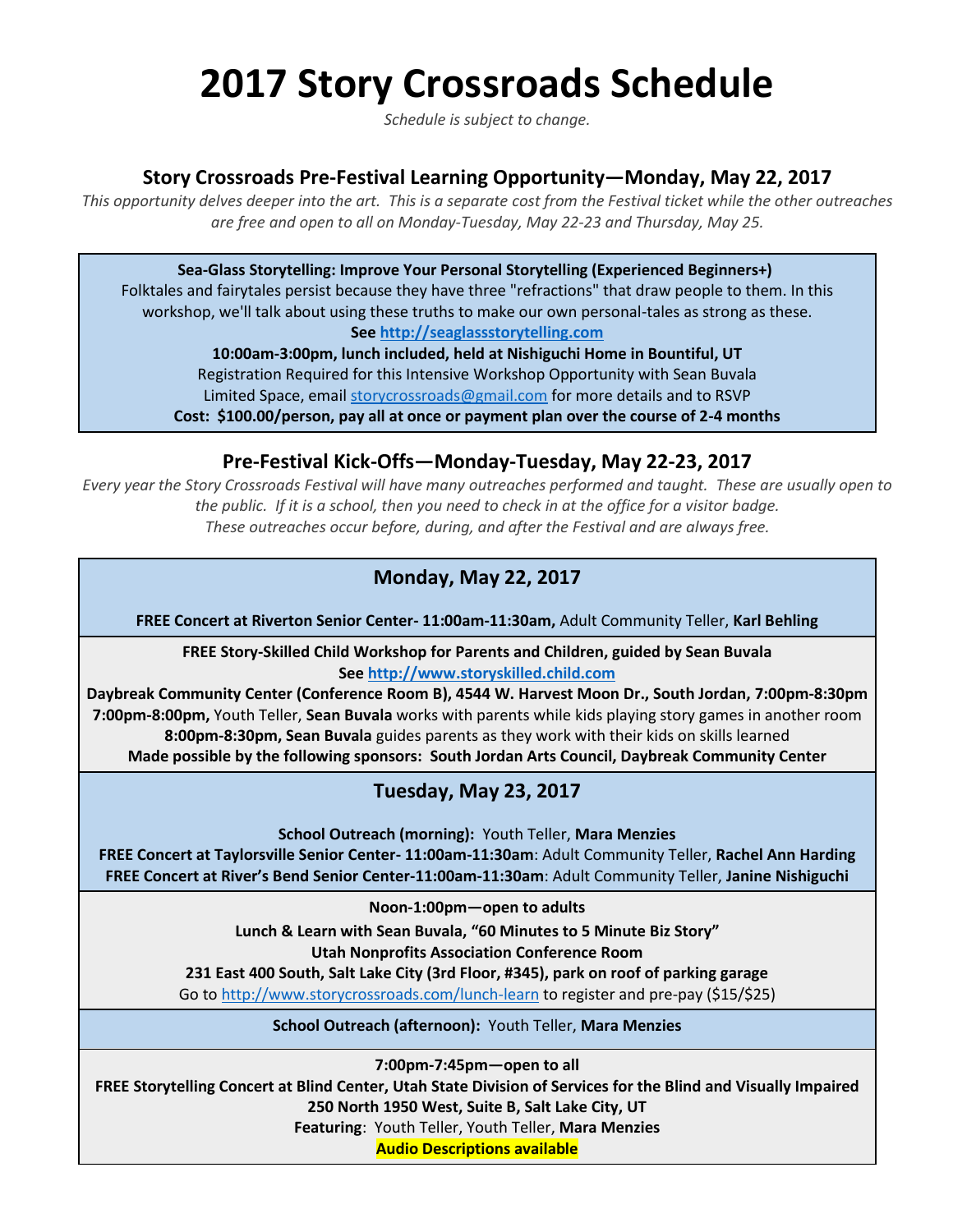## **Story Crossroads Festival—Wednesday, May 24, 2017 at Murray City Park, Utah**

*This Festival is \$1.00/student or senior and \$3.00/adult. This covers for all of Thursday including the evening concerts. Groups of 10 people+ or those on field trips can bring back special program that admits up to six people for free at the three evening concerts starting at 6:00pm.*

| <b>Pavilion 1</b><br><b>Elementary &amp; Families</b>                                                                                                                                                                                                                                                                                                                                                                                                                | <b>Pavilion 2</b><br><b>Upper Elementary &amp; Families</b> | <b>Pavilion 3</b><br><b>Middle School to Adults</b> |
|----------------------------------------------------------------------------------------------------------------------------------------------------------------------------------------------------------------------------------------------------------------------------------------------------------------------------------------------------------------------------------------------------------------------------------------------------------------------|-------------------------------------------------------------|-----------------------------------------------------|
| 9:00am-9:50am                                                                                                                                                                                                                                                                                                                                                                                                                                                        | 9:00am-9:50am                                               | 9:00am-9:50am                                       |
| Emcee:                                                                                                                                                                                                                                                                                                                                                                                                                                                               | Emcee:                                                      | Emcee:                                              |
| <b>Youth Teller</b>                                                                                                                                                                                                                                                                                                                                                                                                                                                  | <b>Youth Teller</b>                                         | Youth Teller                                        |
| <b>Youth Teller</b>                                                                                                                                                                                                                                                                                                                                                                                                                                                  | <b>Youth Teller</b>                                         | <b>Youth Teller</b>                                 |
| <b>Community Teller</b>                                                                                                                                                                                                                                                                                                                                                                                                                                              | <b>Community Teller</b>                                     | <b>Community Teller</b>                             |
| Laurie Allen/Suzanne Hudson                                                                                                                                                                                                                                                                                                                                                                                                                                          | Alan Griffin/Jan C. Smith                                   | Sean Buvala                                         |
| 10:00am-10:50am                                                                                                                                                                                                                                                                                                                                                                                                                                                      | 10:00am-10:50am                                             | 10:00am-10:50am                                     |
| Emcee:                                                                                                                                                                                                                                                                                                                                                                                                                                                               | Emcee:                                                      | Emcee:                                              |
| <b>Youth Teller</b>                                                                                                                                                                                                                                                                                                                                                                                                                                                  | <b>Youth Teller</b>                                         | <b>Youth Teller</b>                                 |
| <b>Youth Teller</b>                                                                                                                                                                                                                                                                                                                                                                                                                                                  | <b>Youth Teller</b>                                         | <b>Youth Teller</b>                                 |
| <b>Community Teller</b>                                                                                                                                                                                                                                                                                                                                                                                                                                              | <b>Community Teller</b>                                     | <b>Community Teller</b>                             |
| <b>Mara Menzies</b>                                                                                                                                                                                                                                                                                                                                                                                                                                                  | Dale Boam/Billie Jones                                      | <b>Rachel Ann Harding</b>                           |
| 11:00am-11:50am                                                                                                                                                                                                                                                                                                                                                                                                                                                      | 11:00am-11:50am                                             | 11:00am-11:50am                                     |
| Emcee:                                                                                                                                                                                                                                                                                                                                                                                                                                                               | Emcee:                                                      | Emcee:                                              |
| <b>Youth Teller</b>                                                                                                                                                                                                                                                                                                                                                                                                                                                  | <b>Youth Teller</b>                                         | Youth Teller                                        |
| <b>Youth Teller</b>                                                                                                                                                                                                                                                                                                                                                                                                                                                  | <b>Youth Teller</b>                                         | <b>Youth Teller</b>                                 |
| <b>Community Teller</b>                                                                                                                                                                                                                                                                                                                                                                                                                                              | <b>Community Teller</b>                                     | <b>Community Teller</b>                             |
| Karl Behling/Lynn Wing                                                                                                                                                                                                                                                                                                                                                                                                                                               | <b>Mara Menzies</b>                                         | <b>Loren Niemi</b>                                  |
| School Outreach: Youth Teller, Alan Griffin/Lynn Wing<br>School Outreach: Youth Teller, Suzanne Hudson/Billie Jones<br>School Outreach: Youth Teller, Ted Erekson/Laurie Allen<br>School Outreach: Youth Teller, Jan C. Smith/Dale Boam<br>School Outreach: Youth Teller, Janine Nishiguchi                                                                                                                                                                          |                                                             |                                                     |
| Take part in "Story Crossroads Passport" that gets stamped for each Vendor visited and enter in drawing with<br>winner announced at end of the last evening concert<br><b>Pavilion 5, 5:00pm-5:45pm</b><br><b>Toastmasters International</b><br>Open House (Mix n' Mingle)<br>All welcomed, demo of Table Topics<br>Special thanks to our Toastmasters who have emceed this event                                                                                    |                                                             |                                                     |
| Pavilion 5, 6:00pm-9:00pm with Intermissions<br><b>ASL Interpretation, Spanish Headsets &amp; Audio Descriptions are available</b><br>Emcee for Evening Concerts: Provided by Toastmasters International<br>Interpreters: Qualified students & mentors of Utah Valley University<br>6:00pm-6:50pm: Youth Teller, Ted Erekson, Joan Effiong<br>7:00pm-7:50pm: Youth Teller, Rachel Ann Harding, Mara Menzies<br>8:00pm-9:00pm: Youth Teller, Sean Buvala, Loren Niemi |                                                             |                                                     |